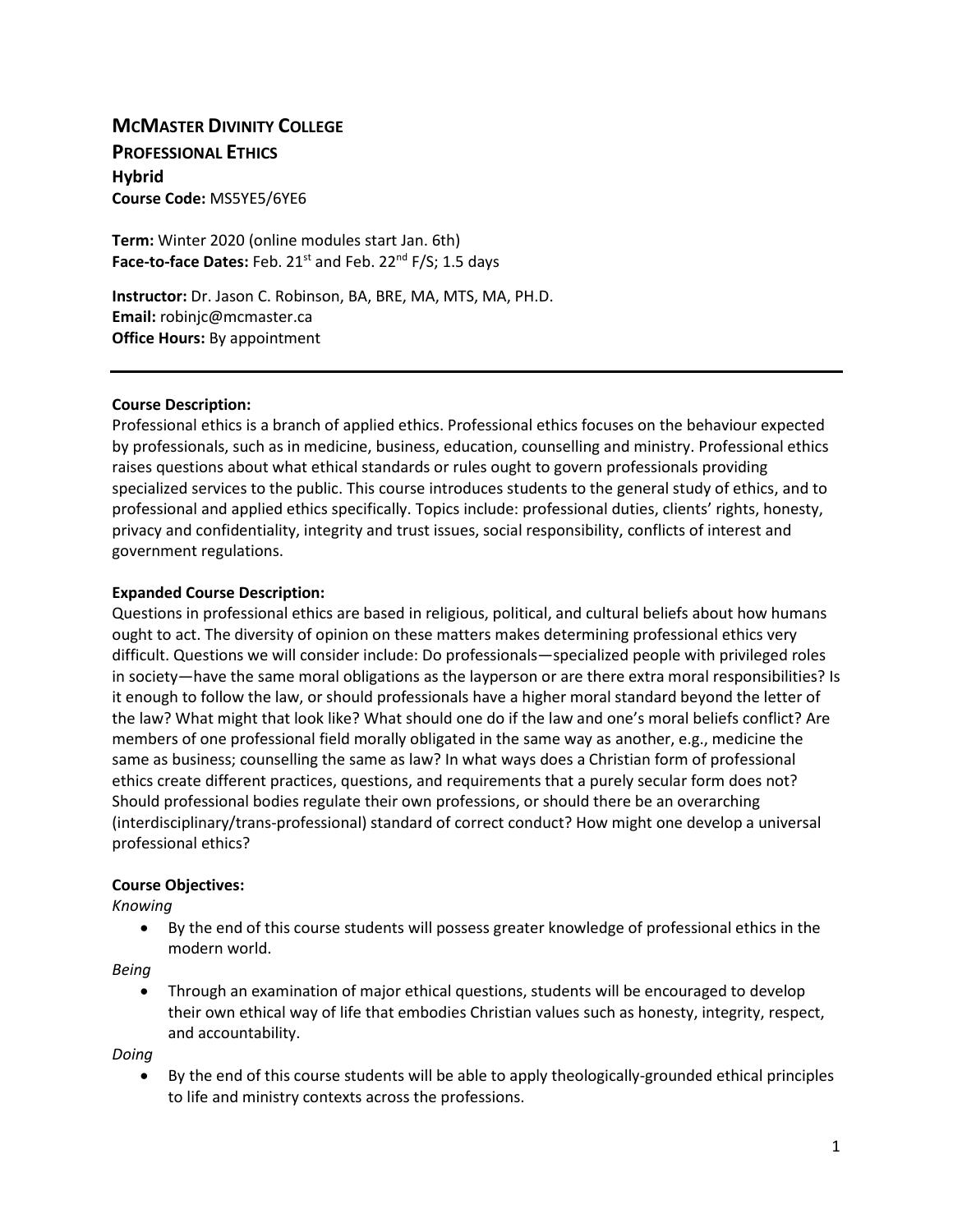### **Required Text:**

- Clancy Martin, Wayne Vaught, Robert Solomon. *Ethics Across the Professions: A Reader for Professional Ethics*, 2nd Ed. New York: Oxford University Press, 2017. ISBN: 9780190298708
- Long, D. Stephen. *Christian Ethics: A Very Short Introduction*. New York: Oxford University Press, 2010. ISBN: 9780199568864

All required textbooks for this class are available from the College's book service, READ On Bookstore, Room 145, McMaster Divinity College. Texts may be purchased on the first day of class. For advance purchase, you may contact READ On Bookstore, 5 International Blvd, Etobicoke, Ontario M9W 6H3: phone 416.620.2934; fax 416.622.2308; email books@readon.ca. Other book services may also carry the texts.

## **Course Requirements:**

| <b>Assignments</b>                                        | <b>Worth</b> |
|-----------------------------------------------------------|--------------|
| <b>Critical Analysis and Summary Notes/Journal</b>        | 20%          |
| Discussion Postings and Class Participation               | 20%          |
| Code of Conduct<br>(profession/ministry context specific) | 20%          |
|                                                           |              |
| Major Paper                                               | 40%          |

## **(1) Critical Analysis and Summary Notes/Journal**

Students will read Stephen Long's *Christian Ethics* and make notes that both summarize, critically assess, and begin to apply **any two** of the four chapters.

*Instructions*

- The assignment is to be 2000-3000 words (excluding references).
	- Make each of the following three categories account for roughly 1/3 of the paper each.
- *Summary*
	- Take note of major themes.
	- What are the main arguments/points of the chapter?
	- Are there controversial issues or claims made?
- *Critical analysis*

How are you own views being challenged or changed? What new questions are you encountering and why are those important to you? Do you find anything particularly difficult and/or enlightening (revealing)?

• *Application*

How might some of the new ideas learned apply to your own context (vocation, congregation, life circumstance) in a meaningful way?

The purpose of this assignment is to engage students in introductory matters of Christian ethics, i.e., history, vocabulary, major issues, that may then, in the larger context of the course, be applied.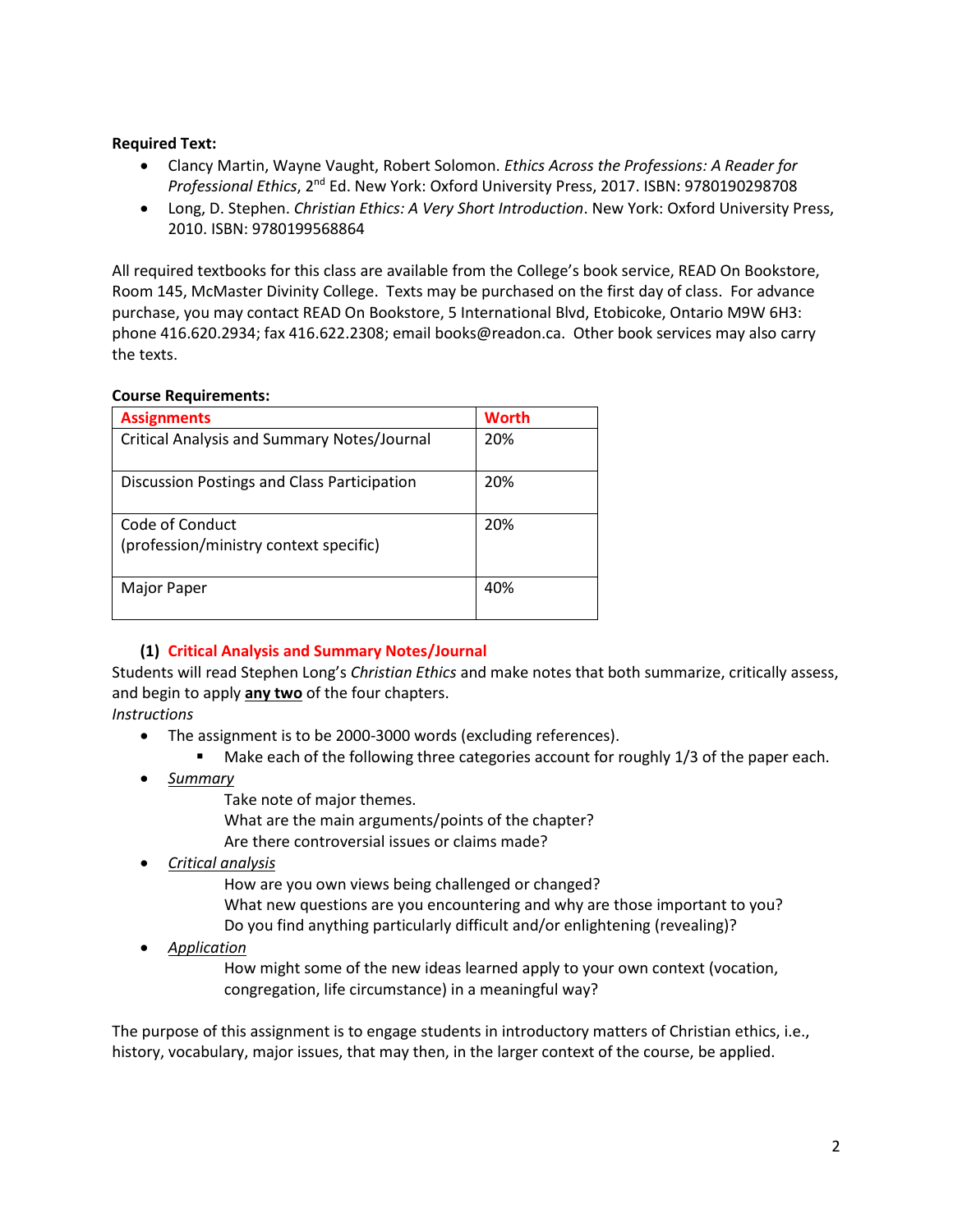## **(2) Code of Conduct (profession/ministry specific)**

Write a 2300-3300 word (excluding references) code of conduct that address specific ethical problems you have (or are likely to) experienced in your profession. This is to be designed for an adult only audience. To help focus your work, have at least one practical application (case study) example that relates to a major problem covered in this course, e.g., privacy rights, trust, corporate responsibility. The practical example should be mostly or entirely fictional, allowing you to imagine ways in which your code of conduct might help resolve a workplace problem.

## *Instructions*

- Examine one major ethical issue from our *Ethics Across the Professions* textbook.
- Pick a topic that you believe is particularly relevant today, i.e., trust, privacy issues, government regulations.
- Explain why it is a problem and how there are different ways of interpreting it (different theological, cultural, and biblical traditions).
	- Try to briefly present two or three alternatives (interpretations) as space allows.
- Convince your hypothetical audience (professional peers, congregation, students, etc.) that your interpretation and response is most appropriate, i.e., argue "why" they should believe your position is superior to the others.
- Ultimately you want your audience to become informed but also directed toward possible courses of action that are meaningful.

## **(3) Discussion Postings and Class Participation**

Student are expected to provide a brief commentary on any part of the assigned reading for any five (5) online modules. Each one should be between 250-300 words. The commentary should pick one brief quote from the readings and then examine its meaning and significance. Is it interesting? Explain why? Is it important? How so? No research is expected beyond our texts. This is an opportunity to engage with the material you find most interesting.

- Posts are graded on whether you have engaged meaningfully/thoughtfully (rather than flippantly or irrelevantly) with course material. Each is graded as a pass or fail.
- Commentaries are worth 2% each for a total of 10% of the course.
- Each post must be uploaded to the relevant dropbox by 11:59pm on the last day of each relevant module. Students cannot post to module dropboxes retroactively.
- Late posts cannot be accepted without medical/crisis-type justification.

## **Class Participation**

Active participation during our face-to-face classes is worth 10% of the course. Students will engage in controversial debates during class meetings. Students will be randomly divided into groups and each group will be assigned a side to defend on a specific debate. Students will be graded on contributions provided, rather than by physical attendance to class.

## **(4) Major Paper** (4000-5000 words excluding references)

This is both a research and argumentation paper. It is expected that students will go beyond the lectures/notes by researching topics through scholarly materials. Each student will argue for a position (for or against something). In other words, merely describing an eco-theological problem as one might for an encyclopedia is insufficient. It is expected that students will fight for a position by being as persuasive as possible (i.e., giving reasons for "why" one should believe the author).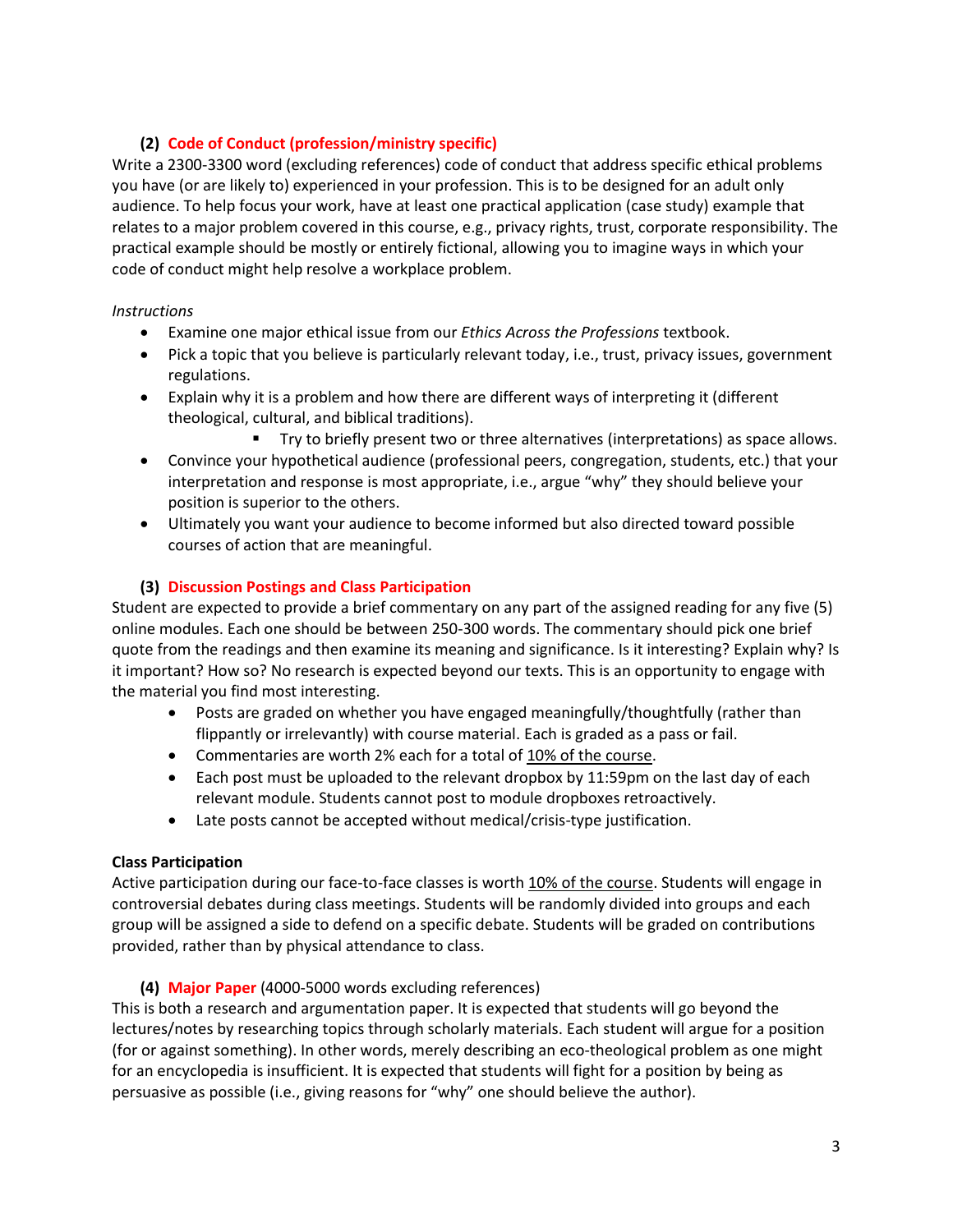*Instructions*

- Your project must identify one major issue. Students are given broad discretion on this matter.
- In the paper you will argue:
	- (1) Why that issue is a problem?
		- How, specifically, is "good" being challenged?
	- (2) Why is it difficult to resolve?
		- Are there historical, social, political, religious, theological reasons the problem remains unresolved?

(3) How might we begin to solve it?

- Offer suggestions in terms of practical strategies toward resolution, e.g., education, funding, challenging social norms/stigmas, political lobbying.
- Be sure to write a paper on an issue that you "have not" previously worked upon.
- Avoid quotes unless essential to your argument, and then only if thoroughly examined and critiqued.

Essential elements that should be present in all papers:

**(a)** a sustained treatment of the major issues (rather than sporadic comments on minor issues),

**(b)** an argument for or against a specific view (including a counterargument to whatever position is taken),

**(c)** clear evidence of research (e.g., peer-reviewed books, journal articles, book reviews), *How much research?* You need however much it takes to be thorough, i.e., deep/complete/meaningful. I would recommend a minimum of 6-8 academic sources just to get you thinking on a topic. You shouldn't be quoting from these (avoid quotes!) but there will be some great ideas you might use (paraphrase and then cited as sources used).

**(d)** some connection between the material researched and a contemporary problem or issue it addresses (e.g., potentially solves) within your specialization/profession, and

**(e)** clear evidence of your own views and opinions being challenged (i.e., stating what you think, and then producing questions that challenge your views—in short, show that you are interacting with and thinking about the material sincerely).

• **Avoid most "common" online materials** (e.g., blogs, non-academic sites, anonymous websites). Good online material will be found, first and foremost, through a library's subscription to online content.

There is a lot of good material online but you need to be discerning. Is it peer-reviewed? Is it written by an academic? Is it accepted by other academics?

• **Avoid using lecture notes**.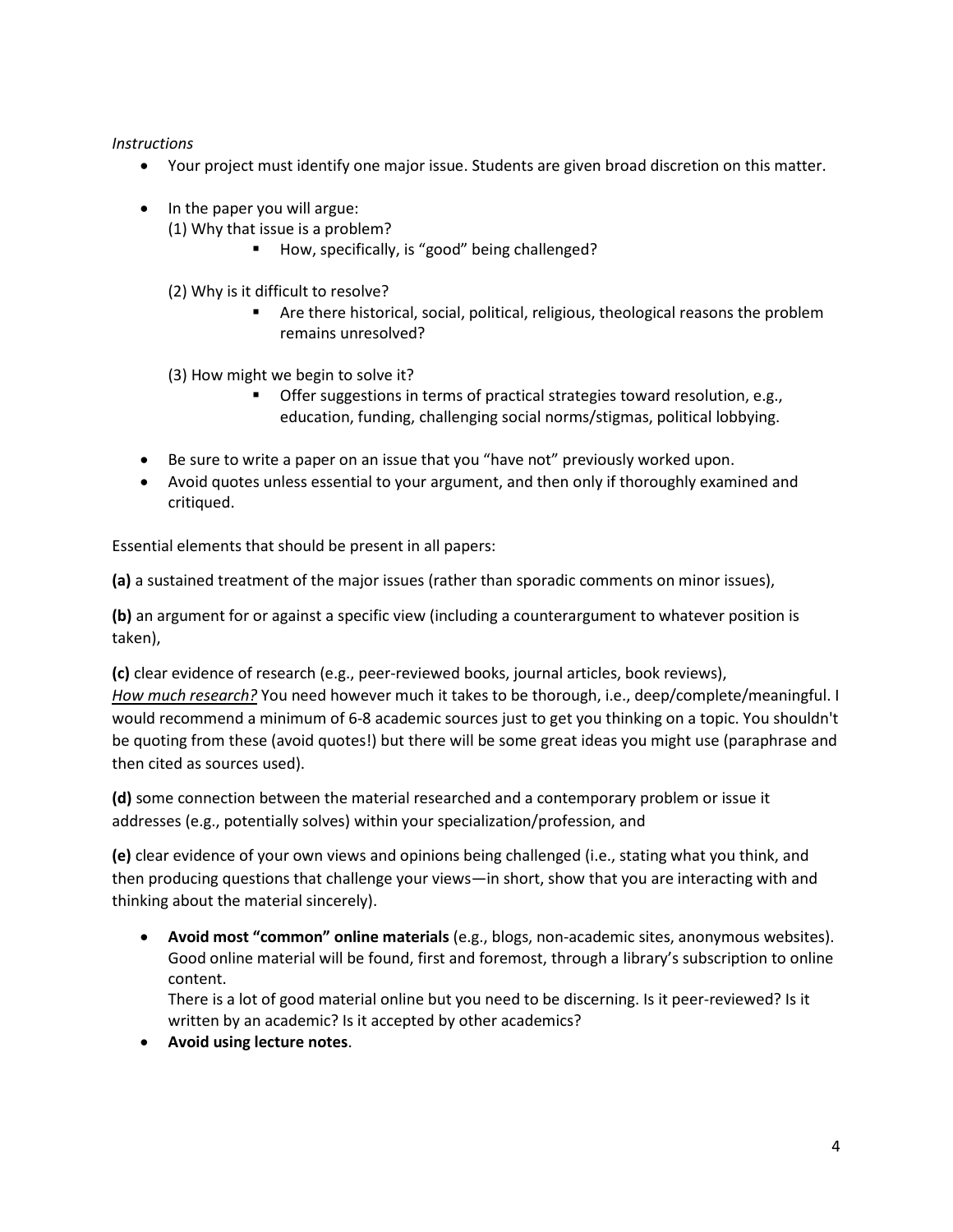#### **Avenue to Learn**

This course is a hybrid course with two days of face to face meetings (1 full day; 1 half day). The course modules can be accessed by registered students through McMaster University's Avenue to Learn. Please sign up early and purchase the textbooks as soon as possible. For information on Avenue to Learn: [http://avenue.mcmaster.ca/help/manuals/A\\_Quick\\_Guide\\_to\\_Avenue.pdf](http://avenue.mcmaster.ca/help/manuals/A_Quick_Guide_to_Avenue.pdf)

### **Policy Statements:**

#### **Late Penalties**

Late assignments will receive 2% per day deductions.

#### **Academic Honesty**

Academic dishonesty is a serious offence that may take any number of forms, including plagiarism, the submission of work that is not one's own or for which previous credit has been obtained, and/or unauthorized collaboration with other students. Academic dishonesty can result in severe consequences, e.g., failure of the assignment, failure of the course, a notation on one's academic transcript, and/or suspension or expulsion from the College. Students are responsible for understanding what constitutes academic dishonesty. Please refer to the Divinity College Statement on Academic Honesty ~<http://www.mcmasterdivinity.ca/programs/rules-regulations>

### **Inclusive Language**

McMaster Divinity College uses inclusive language for human beings in worship services, student written materials, and all its publications. It is expected that inclusive language will be used in chapel services and all MDC assignments. In reference to biblical texts, the integrity of the original expressions and the names of God should be respected, but you will need to use gender-inclusive language for humans, and you will need to quote from a gender-inclusive version such as the following: NRSV (1989), NCV (1991), TEV/GNB/GNT (1992), CEV (1995), NLT (1996), TNIV (2005), and the Common English Bible (CEB 2011).

### **Sexual Harassment**

Sexual harassment is a violation of the integrity of persons in the form of unsolicited, unwelcome, verbal or physical behaviour, which discriminates on the basis of gender about a person's body, attire, gender, marital status or economic status. Among faculty, staff, and students, sexual harassment of any kind will not be tolerated.

### **College Style for Submission of Written Work**

All stylistic considerations (including but not limited to questions of formatting, footnotes, and bibliographic references) must conform to the McMaster Divinity College Style Guidelines for Essays and Theses https://www.mcmasterdivinity.ca/sites/default/files/documents/mdcstyleguide.pdf Failure to observe appropriate form will result in grade reductions.

#### **Disclaimer**

This syllabus is the property of the instructor and is prepared with currently available information. The instructor reserves the right to make changes and revisions up until the first day of class.

#### **Mini Biography**

Jason C. Robinson, BA, BRE, MA, MA, MTS, Ph.D. (Guelph-McMaster-Laurier joint Ph.D. Programme)